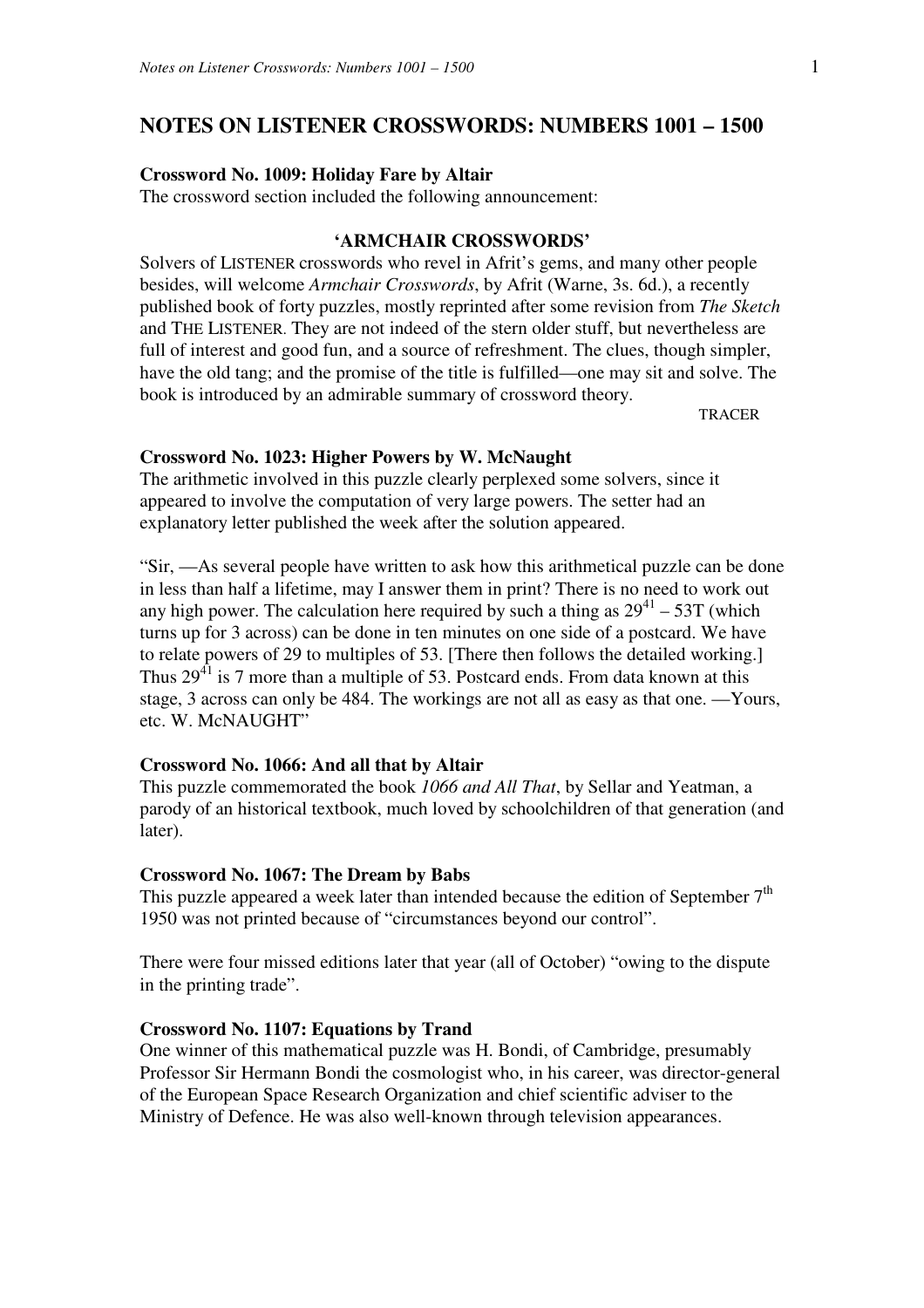### **Crossword No. 1122: Ant-Hill by Topher**

This puzzle was headed by the following announcement:

From next week 'The Listener' will award three prizes (for the first three correct solutions opened) of book tokens values respectively at 30s., 21s. and 12s. 6d. The six-monthly consolation prize will be discontinued.

### **Crossword No. 1148: Both Worlds (1148 = ARD) by Abdul**

This alpha-numeric puzzle – part mathematical, part cryptic – was the first in which a full quota of prizes was not awarded, since the move to three prizes. No comment was made about this. In more recent times, such puzzles have tended to have a reduced entry, presumably because they require both numerical and cryptic clue solving skills.

A further reason for a low number of correct solutions was the observation "Formulae for most of the problems set have already appeared in THE LISTENER". This would have put at a disadvantage those who had come to the puzzle series late.

#### **Crossword No. 1150: Quotagrams — II by Zander**

It is possible that the first prizewinner is the musician Sir David Willcocks. He was organist at Worcester Cathedral from 1950–57 and principal conductor of the Three Choirs Festival at that time. He is known to be a regular **Azed** solver.

### **Crossword No. 1253: Arma Virumque Cano by Zander**

Unconnected with this puzzle, the following letter appeared, the date being May 6, 1954.

## **'Afrit'**

 Sir,—On April 10, *The Times* contained a notice of the death two days earlier of Prebendary Alistair Ferguson Ritchie, Headmaster of Wells Cathedral School. I had expected to see some reference in THE LISTENER because, under the pseudonym of Afrit, he had long been connected with your crosswords. Afrit's first puzzle—No. 123—appeared in July 1932, and during the ensuing years prior to the war he set more than 125 crosswords for you. After the war he only occasionally gave us the pleasure of trying to find the answers to his riddles, and it is almost six years since his last LISTENER appeared in May 1948.

 Many solvers will also remember him through his book of *Armchair Crosswords*, published in 1949. —Yours, etc.,

Norwich IVAN CRESSWELL

# **Crossword No. 1255: It All Depends by Vectis**

Unconnected with this puzzle, the following letter appeared, the date being May 20, 1954.

### **'Afrit'**

 Sir,—May another of 'Afrit's' admirers pay homage to that great man? As headmaster of Wells Cathedral School, Prebendary A. F. Ritchie was outstandingly successful and greatly beloved, but most readers of THE LISTENER knew him only as 'Afrit', the prince of crossword-composers.